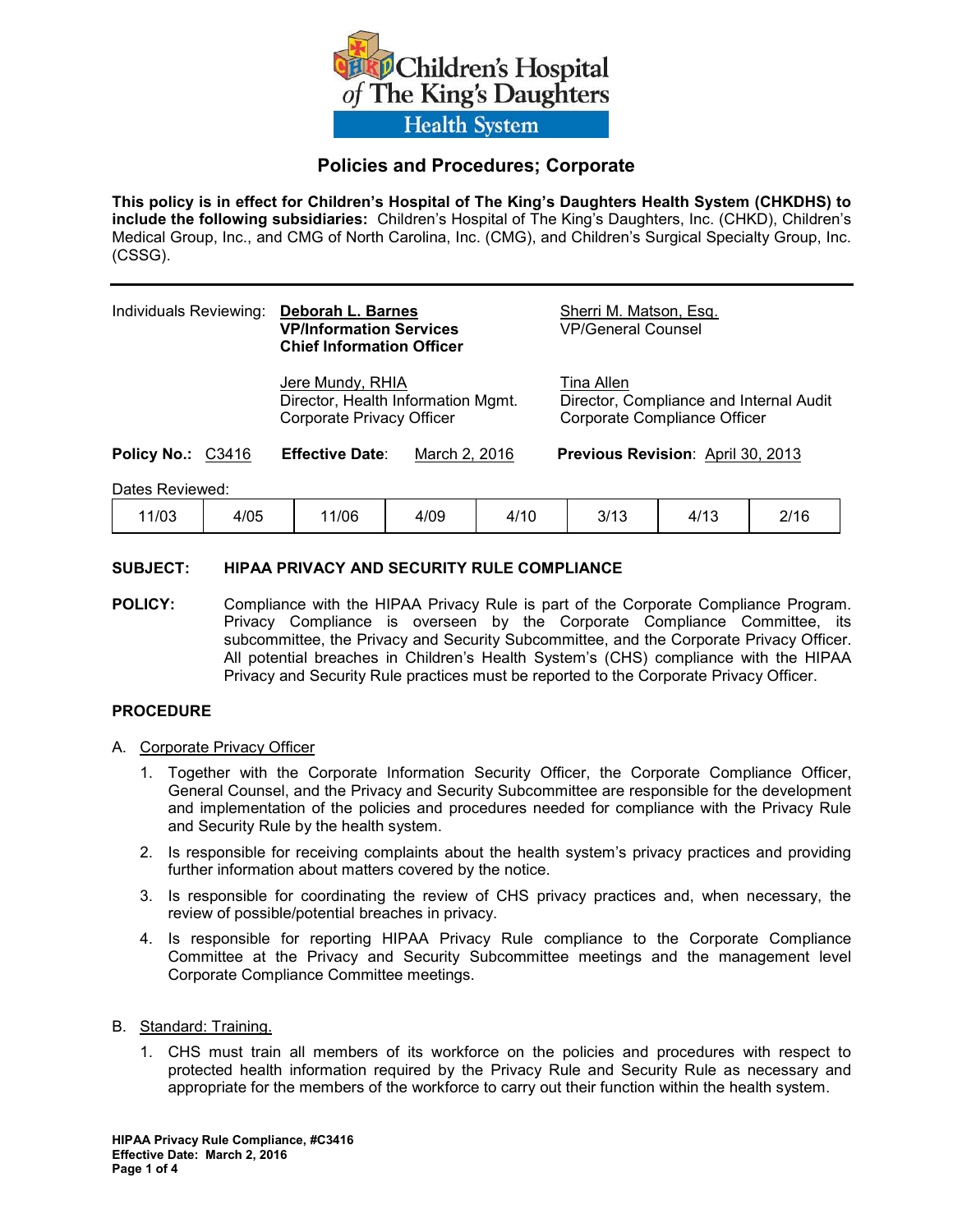- 2. Implementation Specifications: Training.
	- a. CHS must provide training that meets the requirements of paragraph B.1.of this policy, as follows:
		- i. To each member of the CHS workforce (employees, students, volunteers, temporary staff – paid and unpaid) within a reasonable period of time after the person joins the workforce; and
		- ii. To each member of the workforce whose functions are affected by a material change in the policies or procedures required by the Privacy Rule and Security Rule, within a reasonable period of time after the material change becomes effective.
	- b. CHS must document that the training as described in paragraph B.2.a. of this section has been provided.
- C. Standard: Safeguards.
	- 1. CHS must have in place appropriate administrative, technical, and physical safeguards to protect the privacy of protected health information.
	- 2. Implementation specification: Safeguards.
		- a. CHS must reasonably safeguard protected health information from any intentional or unintentional use or disclosure that is in violation of the standards, implementation specifications or other requirements of the Privacy Rule.
		- b. CHS must reasonably safeguard protected health information to limit incidental uses or disclosures made pursuant to an otherwise permitted or required use of disclosure.
- D. Standard: Complaints to CHS.
	- 1. Individuals (patients/legal guardian) may make complaints concerning CHS policies and procedures required by the Privacy Rule or the Security Rule or its compliance with such policies and procedures or its or its Business Associates in compliance with the requirements of the Privacy Rule or Security Rule to the Corporate Privacy Officer. Individuals may be required to submit their complaints in writing. Complaints by individuals regarding the Privacy Rule and the Security Rule made to other CHS members must be forwarded to the Corporate Privacy Officer.
	- 2. Implementation specification: documentation of complaints. All complaints received, and their disposition, if any, must be documented and forwarded to the Corporate Privacy Officer.
- E. Standard: Sanctions.
	- 1. CHS must apply appropriate sanctions against members of its workforce and professional staff who fail to comply with the privacy and security policies and procedures of CHS or the requirements of the Privacy Rule or the Security Rule. This standard does not apply to a member of the CHS workforce with respect to actions that are covered by and that meet the conditions of the Privacy Rule or the Security Rule pertaining to disclosures by whistleblowers and workforce member crime victims or paragraph G.2. of this section.
	- 2. Implementation specification: documentation. CHS must document the sanctions that are applied, if any.
- F. Standard: mitigation. CHS must mitigate, to the extent practicable, any harmful effect that is known to it concerning the use or disclosure of protected health information in violation of its policies and procedures or the requirements of the Privacy Rule or the Security Rule by CHS or its business associates.
- G. Standard: refraining from intimidating or retaliatory acts. CHS may not intimidate, threaten, coerce, discriminate against, or take other retaliatory action against:
	- 1. Individuals. Any individual for the exercise by the individual of any right under, or for participation by the individual in any process established by the Privacy Rule or the Security Rule, including the filing of a complaint;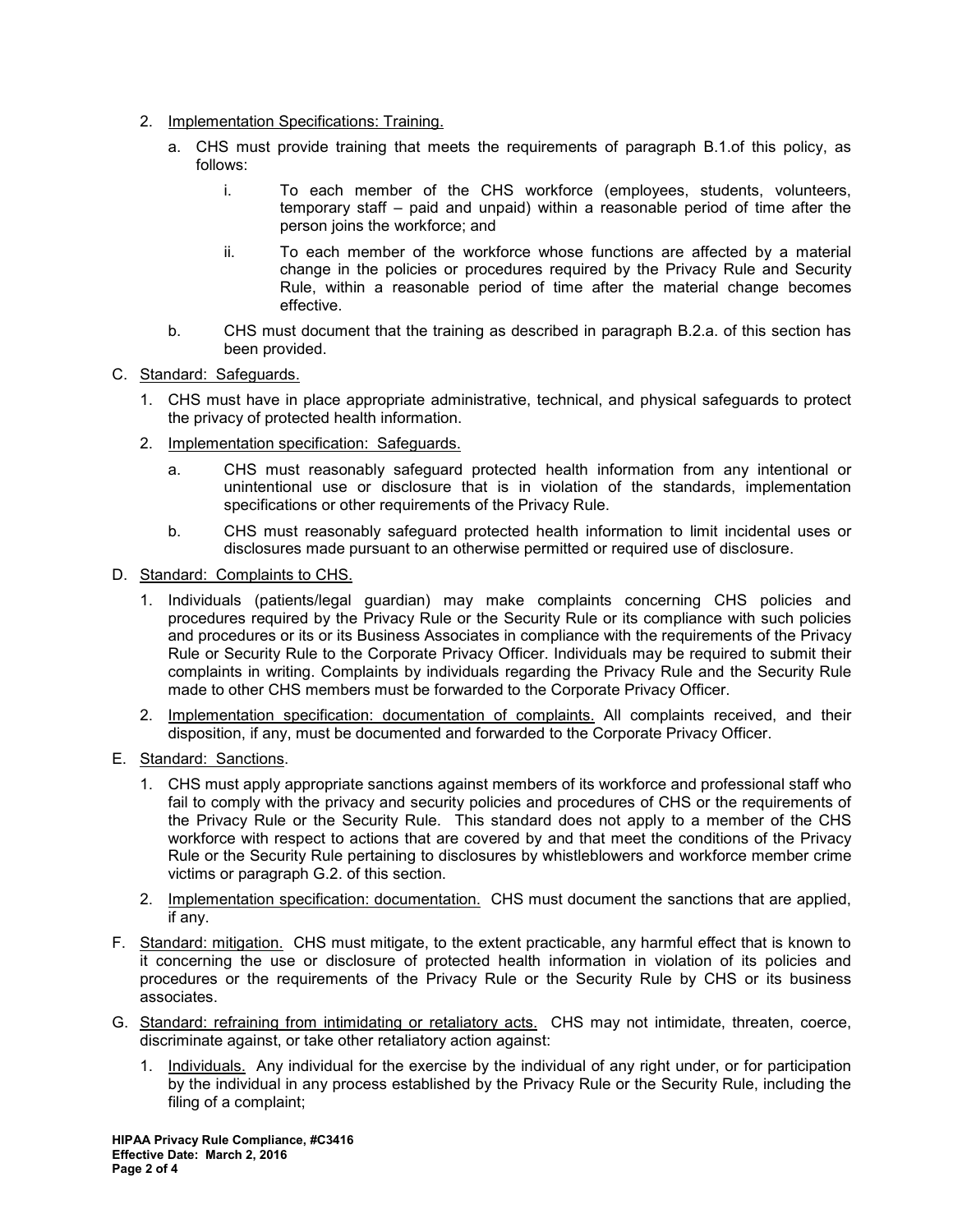- 2. Individuals and others. Any individual or other person for:
	- a. Filing of a complaint with the Secretary under subpart C of part 160 of the Privacy Rule;
	- b. Testifying, assisting, or participating in an investigation, compliance review, proceeding, or hearing under Part C of Title XI; or
	- c. Opposing any act or practice made unlawful by this subpart, provided the individual or person has a good faith belief that the practice opposed is unlawful, and the manner of the opposition is reasonable and does not involve a disclosure of protected health information in violation of the Privacy Rule.
- H. Standard: Waiver of Rights. CHS may not require individuals to waive their rights under the Privacy Rule to complain to the HHS Secretary as a condition of the provision of treatment, payment, enrollment in a health plan, or eligibility for benefits.
- I. Standard: policies and procedures.
	- 1. CHS must implement policies and procedures with respect to protected health information that are designed to comply with the standards, implementation specifications, or other requirements of the Privacy Rule and the Security Rule. The policies and procedures must be reasonably designed, taking into account the size of and the type of activities that relate to protected health information undertaken by the covered entity, to ensure such compliance. This is not to be construed to permit or excuse an action that violates any other standard, implementation specification, or other requirement of the Privacy Rule or the Security Rule.
	- 2. Standard: changes to policies or procedures.
		- a. CHS must change its policies and procedures as necessary and appropriate to comply with changes in the law, including the standards, requirements, and implementation specifications of the Privacy Rule and the Security Rule;
		- b. When CHS changes a privacy practice that is stated in its Notice of Privacy Practices, and makes corresponding changes to its policies and procedures, it may make the changes effective for protected health information that it created or received prior to the effective date of the notice revision because it has included in its Notice a statement reserving its right to make such a change in its privacy practices; or
		- c. CHS may make any other changes to policies and procedures at any time, provided that the changes are documented and implemented in accordance with paragraph I.5. of this section.
	- 3. Implementation specification: changes in law. Whenever there is a change in law that necessitates a change to policies or procedures, CHS must promptly document and implement the revised policy or procedure. If the change in law materially affects the content of the Notice of Privacy Practices, CHS must promptly make the appropriate revisions to the Notice and obtain a new written acknowledgement from the individual.
	- 4. Implementation specifications: changes to privacy practices stated in the notice.
		- a. To implement a change as provided by paragraph I.2.a. of this section, CHS must:
			- i. Ensure that the policy or procedure, as revised to reflect a change in the privacy practice as stated in its Notice, complies with the standards, requirements, and implementation specifications of the Privacy Rule;
			- ii. Document the policy or procedure, as revised, as required by paragraph J. of this section; and;
			- iii. Revise the Notice to state the changed practice and make the revised Notice available to the individuals with written acknowledgement. CHS may not implement a change to a policy or procedure prior to the effective date of the revised notice.